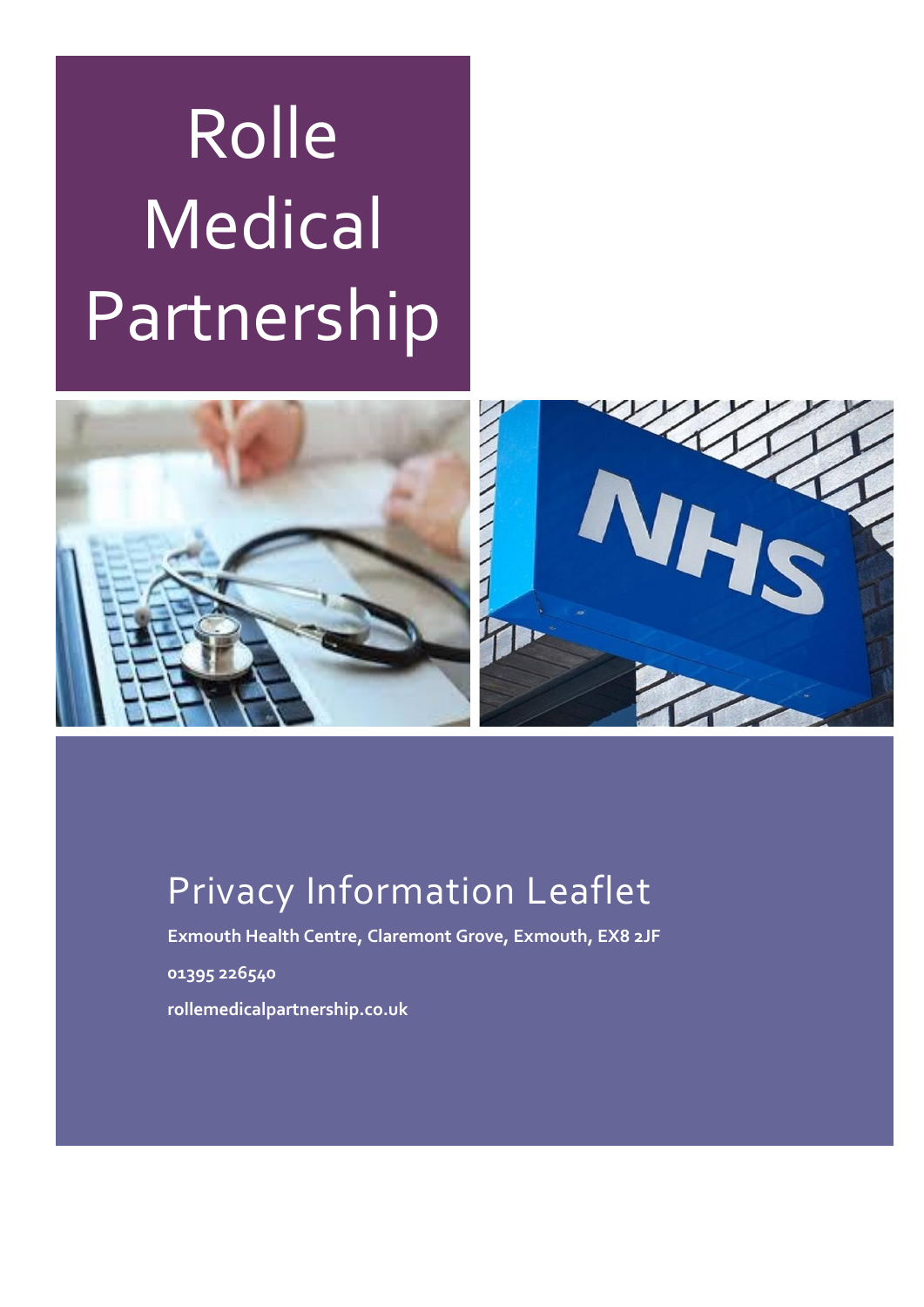## What is a privacy notice?

A privacy notice is a statement that discloses some or all of the ways in which the practice gathers, uses, discloses and manages a patient's data. It fulfils a legal requirement to protect a patient's privacy.

#### Why do we need one?

To ensure compliance with the General Data Protection Regulation (GDPR), Rolle Medical must ensure that information is provided to patients about how their personal data is processed in a manner which is:

- Concise, transparent, intelligible and easily accessible;
- Written in clear and plain language, particularly if addressed to a child; and
- Free of charge

#### What is the GDPR?

The GDPR replaces the Data Protection Directive 95/46/EC and is designed to harmonise data privacy laws across Europe, to protect and empower all EU citizens' data privacy and to reshape the way in which organisations across the region approach data privacy. The GPDR comes into effect on **25 May 2018**.

How do we communicate our privacy notice?

At Rolle Medical, the practice privacy notice is displayed on our website, through signage in the waiting room, and in writing during patient registration (by means of this leaflet). We will:

- Inform patients how their data will be used and for what purpose
- Allow patients to opt out of sharing their data, should they so wish

#### What information do we collect about you?

We will collect information such as personal details, including name, address, next of kin, records of appointments, visits, telephone calls, your health records, treatment and medications, test results, X-rays, etc. and any other relevant information to enable us to deliver effective medical care.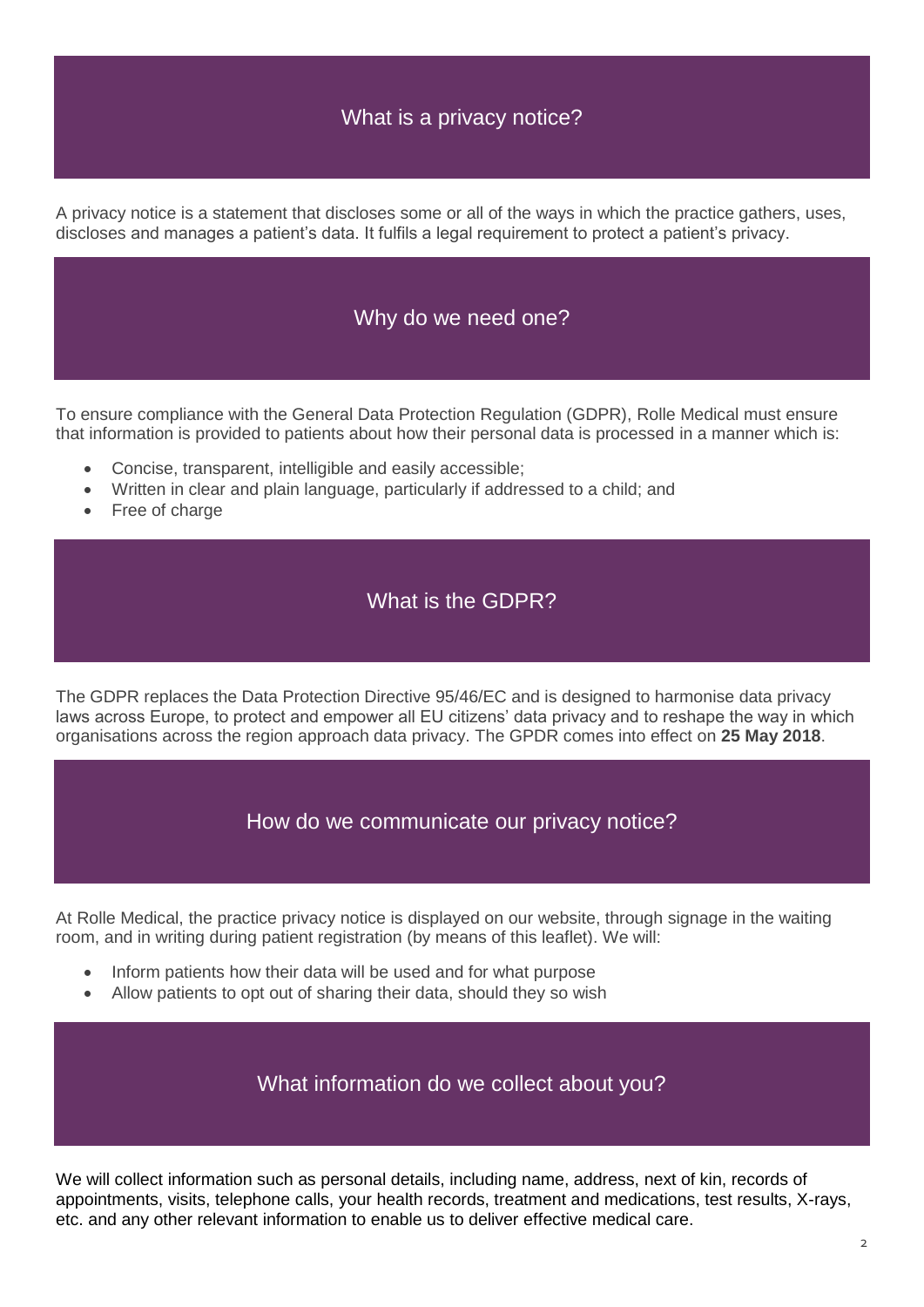#### How do we use your information?

Your data is collected for the purpose of providing direct patient care; however, we can disclose this information if it is required by law, if you give consent or if it is justified in the public interest. The practice may be requested to support research; however, we will always gain your consent before sharing your information with medical research databases such as the Clinical Practice Research Datalink and QResearch or others when the law allows.

#### Maintaining confidentiality

We are committed to maintaining confidentiality and protecting the information we hold about you. We adhere to the General Data Protection Regulation (GDPR), the NHS Codes of Confidentiality and Security, as well as guidance issued by the Information Commissioner's Office (ICO).

#### Risk stratification

Risk stratification is a mechanism used to identify and subsequently manage those patients deemed as being at high risk of requiring urgent or emergency care. Usually this includes patients with long-term conditions, e.g. cancer. Your information is collected by a number of sources, including Rolle Medical; this information is processed electronically and given a risk score which is relayed to your GP who can then decide on any necessary actions to ensure that you receive the most appropriate care.

#### Invoice validation

Your information may be shared if you have received treatment, to determine which Clinical Commissioning Group (CCG) is responsible for paying for your treatment. This information may include your name, address and treatment date. All of this information is held securely and confidentially; it will not be used for any other purpose or shared with any third parties.